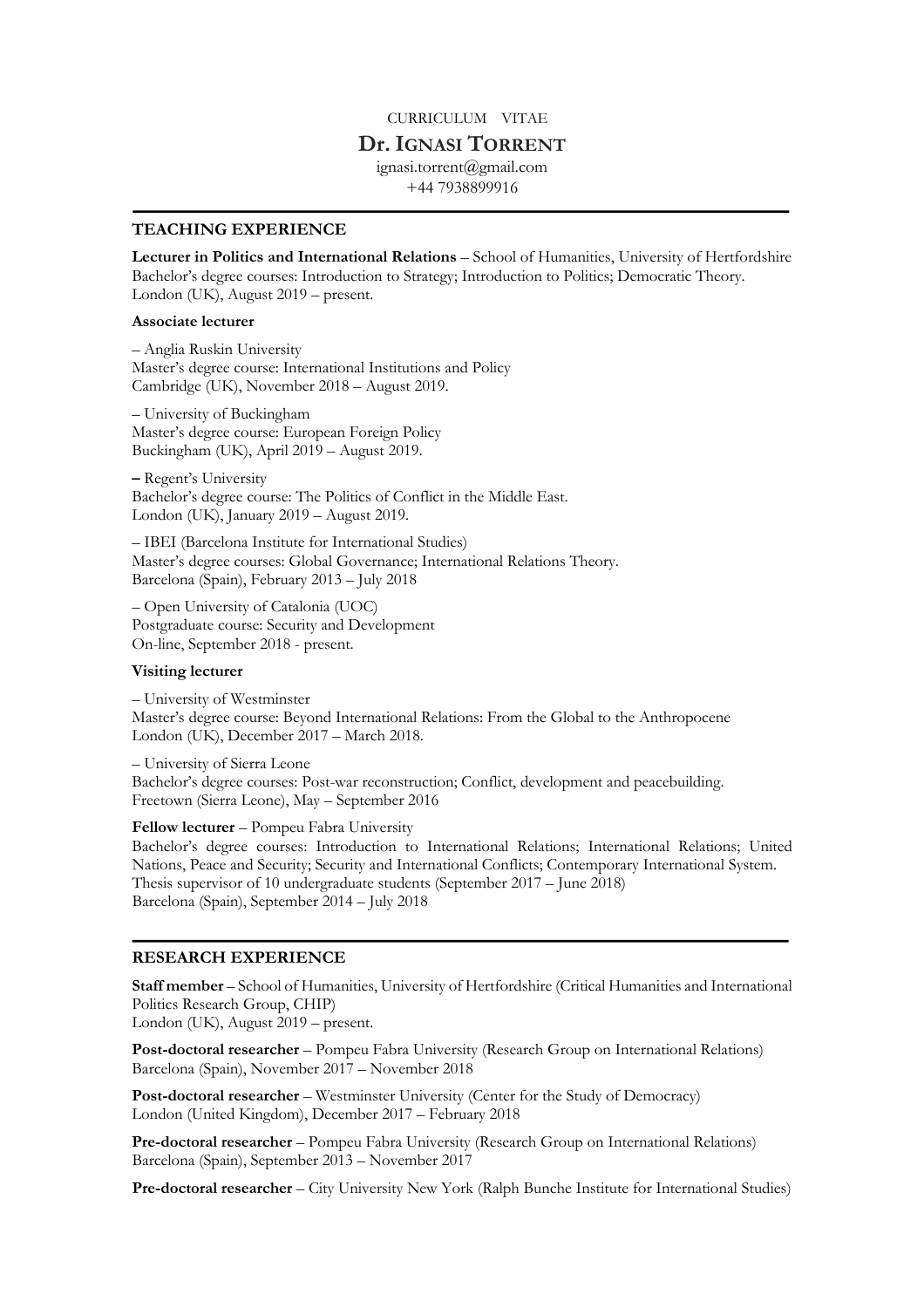New York (United States of America), December 2016 – May 2017

**Pre-doctoral researcher** – University of Sierra Leone (Peace and Conflict Department) Freetown (Sierra Leone), May – September 2016

**Associate researcher** – University of Barcelona (Department of Methodology, Research Group on Intercultural Education) Barcelona (Spain), November 2012 – May 2016 (part-time)

**Research assistant** – University of Barcelona (Department of Political Science, Spanish Policy Agendas Project)

Barcelona (Spain), September 2009 – June 2010 (part-time)

## **CONSULTANCY EXPERIENCE**

**External consultant** – International Peace Institute, Center for International Cooperation (New York University) and Dag Hammarskjöld Foundation (Guest participant at Workshop series on Applying Sustaining Peace).

New York (United States of America), January 2017 – May 2017.

**Associate researcher** – European Centre for Minority Issues (Conflict and Security Research Cluster) Flensburg (Germany), July 2011 – July 2012

**Research assistant** – UNESCO Center of Catalonia Barcelona (Spain), March 2010 – June 2011 (part-time)

## **EDUCATION**

#### **PhD in International Relations**

Pompeu Fabra University, Barcelona (Spain), September 2013 – November 2017 Dissertation: *Coherence and Inclusiveness in United Nations Post-Conflict Engagements: The Depression of the Liberal Peacebuilding Project. The Cases of Sierra Leone, Burundi and the Central African Republic*. http://www.tdx.cat/handle/10803/456476

**Master's degree in International Relations, Security and Development** Autonomous University of Barcelona, Barcelona (Spain), September 2010 – June 2011

**Bachelor's degree in Political Science and Public Administration** University of Barcelona, Barcelona (Spain), September 2005 – June 2009 Charles University of Prague, Prague (Czech Republic), September 2007 – June 2008 (Erasmus exchange program).

## **PEER-REVIEWED PUBLICATIONS**

Randazzo, E. and Torrent, I. (2020): 'Reframing agency in complexity-sensitive peacebuilding', *Security Dialogue*. DOI: https://doi.org/10.1177/0967010620904306

Torrent, I. (2019): 'Problematising UN-local Civil Society Engagement in Peacebuilding: Towards Non modern Epistemes Through Relationality', *Journal of Intervention and Statebuilding*, 13(5):618-637.

### **BOOKS**

Torrent, I. (2020). *Entangled Peace. Reflections on United Nations Missions in Africa*. London: Rowman and Littlefield (forthcoming).

### **BOOK CHAPTERS**

Torrent, I. (2015): 'Criminalidad Transnacional Organizada y Reconstrucción Postbélica en los Balcanes' in Ibáñez, J. and Sánchez, C. (eds.) *Mercados Ilegales y Violencia Armada*, Tecnos: Madrid.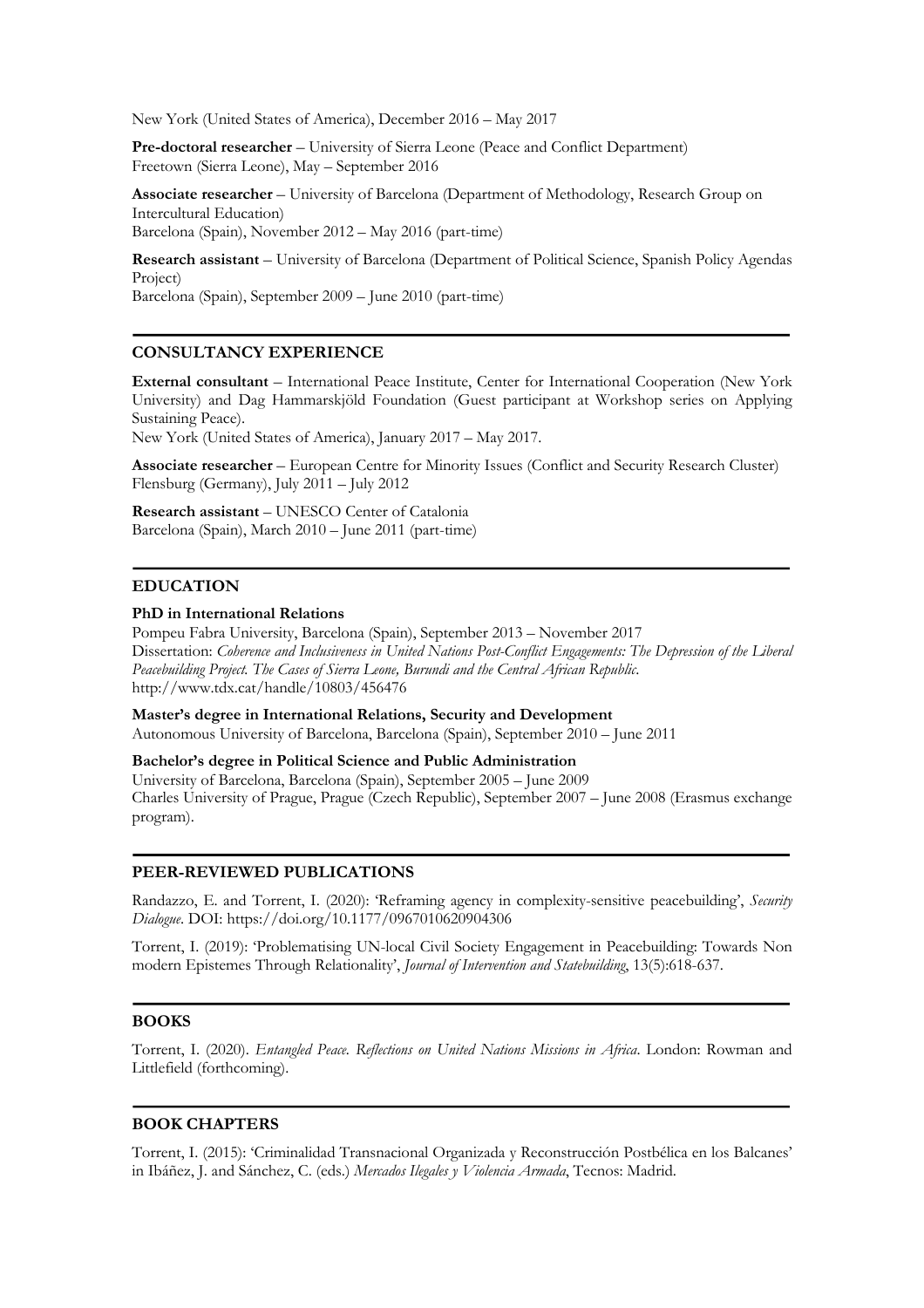## **OTHER PUBLICATIONS**

Pareja, P. and Torrent, I. (2017): 'La seguridad humana y la gestión de la seguridad internacional contemporánea', *Orbis Working Papers*, 2017:4.

https://www.upf.edu/documents/3500908/0/OWP\_2017\_05\_PP\_IT.pdf/837d8ae7-1c18-7cfb-273da2fbbcc94d42

Torrent, I. (2016): 'Application of an Analytical Frame for Armed Conflicts. A Comparison of the Cases of Burundi and the Central African Republic', *ICIP Working Papers*.

http://icip.gencat.cat/web/.content/continguts/publicacions/workingpapers/2016/WP2016\_1.pdf

Sandin, M., Sánchez, A., Cano, A. and Torrent, I. (2014): 'Using narratives to study the impact of social networks on educational paths of immigrant students', GREDI, University of Barcelona. https://bit.ly/2WgtSgW

Torrent, I. (2005): *L'Armentera 1936-1939: vida política i social*, Institut d'Estudis Empordanesos: Figueres. http://raco.cat/index.php/AnnalsEmpordanesos/article/view/93460/165088

### **PARTICIPATION AT ACADEMIC EVENTS**

'Rethinking Ethics in Emancipatory Epistemes: Towards Enduring Becoming through Arts', Millennium Conference (London School of Economics, London, October 19-20, 2019).

'Rethinking New Materialisms: Policy, Ethics and Aesthetics', Stream co-convener, London Conference on Critical Thought (Goldsmiths University, London, July 5-6, 2019).

'World in Relations: A Whiteheadian contestation over Anthropocenic dualism, entangled ontologies and teleology', EWIS, European Workshops on International Studies (Krakow, June 26-29, 2019).

'Affirming complexity: From Peacebuilding to Sustaining Peace in the United Nations Framework', Research Seminar (University of Hertfordshire, November 2018).

'UN peacebuilding and local civil society: Towards non-modern epistemes through relationality', EISA, 12th Pan-European Conference on International Relations (Prague, September 12-15, 2018).

'Totalising Actors in the Anthropocene: UN Peacebuilding and Local Civil Society in the Magic Mountain', London Conference on Critical Thought (University of Westminster, London, June 7-9, 2018)

'The UN failure to include local civil society in peacebuilding processes: Rethinking a non-essentialized understanding of difference', EISA, 11th Pan-European Conference on International Relations (Barcelona, September 13-17, 2017).

'The United Nations Peacebuilding Architecture: Struggling for Inclusivity', Peacebuilding and the Politics of Difference, workshop (University of Duisburg Essen, June 26-27, 2017).

'The operatiolanization of human security in the frame of armed conflicts management: From peacebuilding to sustaining peace', Managing the Syrian refugee crisis: A Human security perspective, workshop (Pompeu Fabra University, Barcelona, May 11, 2017).

'The process of sectarianization in post-2003 Iraq Politics: The Fundaments of the Liberal Peace Project in Question', EISA, 9th Pan-European Conference on IR (Sicily, September 23-26, 2015).

'Using narratives to study the impact of social networks on educational paths of immigrant students', 1st European Conference on Social Networks (Autonomous University of Barcelona, July 1-4, 2014).

'Dealing with Reconciliation: A Theoretical Framework and its Policy Fundaments', UACES, New Horizons in European Studies conference (Ashton University Birmingham, April 24-25, 2014).

'The role of Kurdish people concerning the Turkish process of adherence to the European Union', Kurdische Gemeinde Deutschland and the UN Association, seminar (Berlin, November 4, 2013).

'Transnational Organized Crime and International Security: The Balkan Case. A Human Security Perspective', research seminar (Pompeu Fabra University, Barcelona, June 19, 2013).